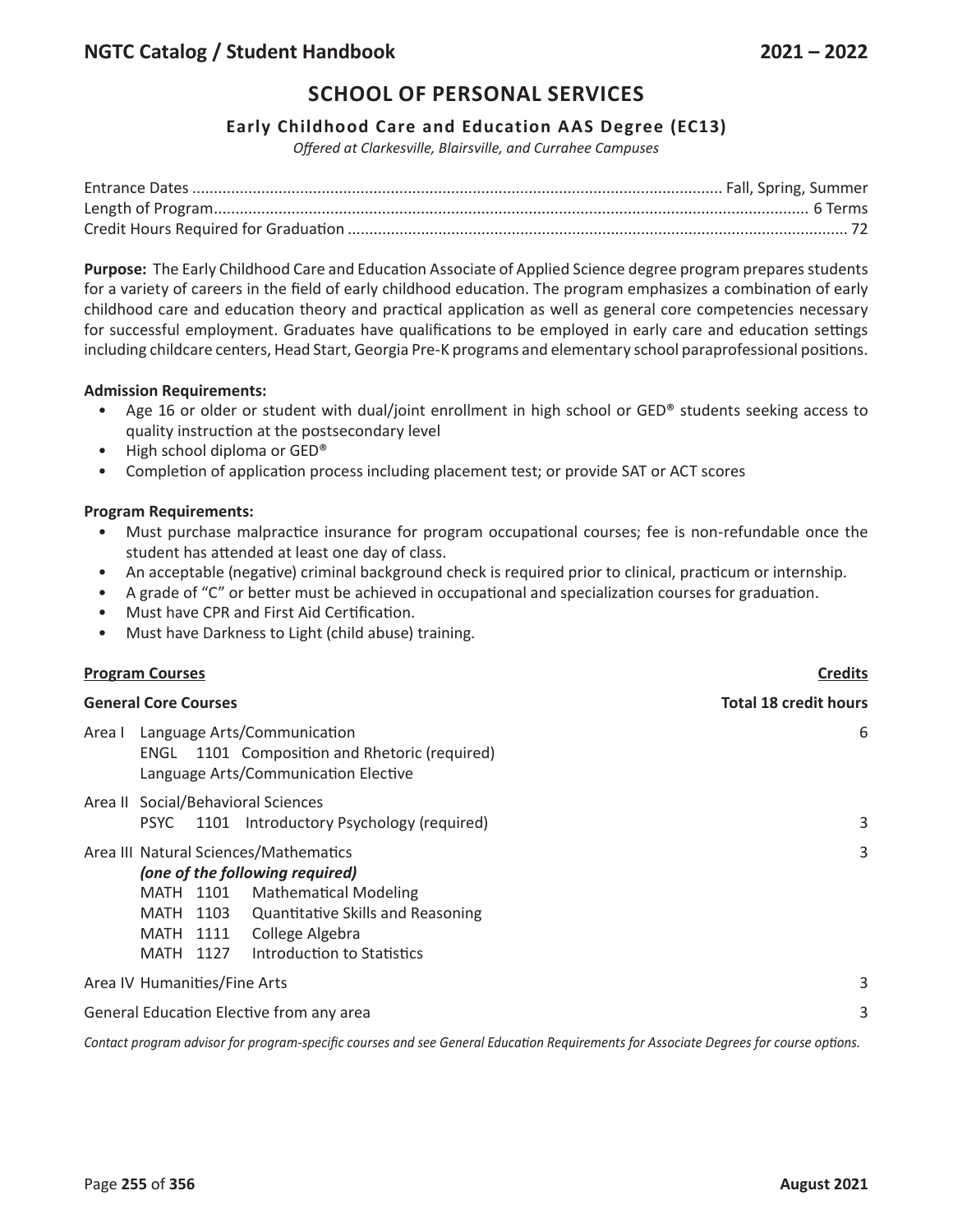## **Occupational Courses Total 48 credit hours** COLL 1010 College and Career Success Skills 3 ECCE 1101 Introduction to ECCE 3 ECCE 1103 Child Growth and Development 3 ECCE 1105 Health, Safety and Nutrition 3 ECCE 1112 Curriculum and Assessment 3 ECCE 1113 Creative Activities for Child 3 3 ECCE 1121 Early Childhood Care and Education Practicum 3 ECCE 2115 Language and Literacy 3 ECCE 2116 Math and Science 3 3 **Occupational Courses Continued** ECCE 2201 Exceptionalities 3 ECCE 2202 Social Issues and Family 3 ECCE 2203 Guidance and Classroom Management 3 ECCE 2245 Early Childhood Care and Education Internship I 6 ECCE 2320 Program Administration and Facility Management 3 ECCE 2322 Personnel Management 3 *Select one of the following specializations* **Paraprofessional (8PS3) Total 6 hours** ECCE 2310 Paraprofessional Methods and Materials (3) ECCE 2312 Paraprofessional Role and Practices (3) **Family Child Care (8FC3) Total 6 hours** ECCE 2340 Family Child Care Program Management (3) ECCE 2342 Family Child Care Business Management (3)

Estimated cost of books and supplies for full program is approximately \$2,000.

NOTE: To work as an Early Childhood Program Administrator, Bright from the Start (BFTS) has a minimum age *requirement of 21.*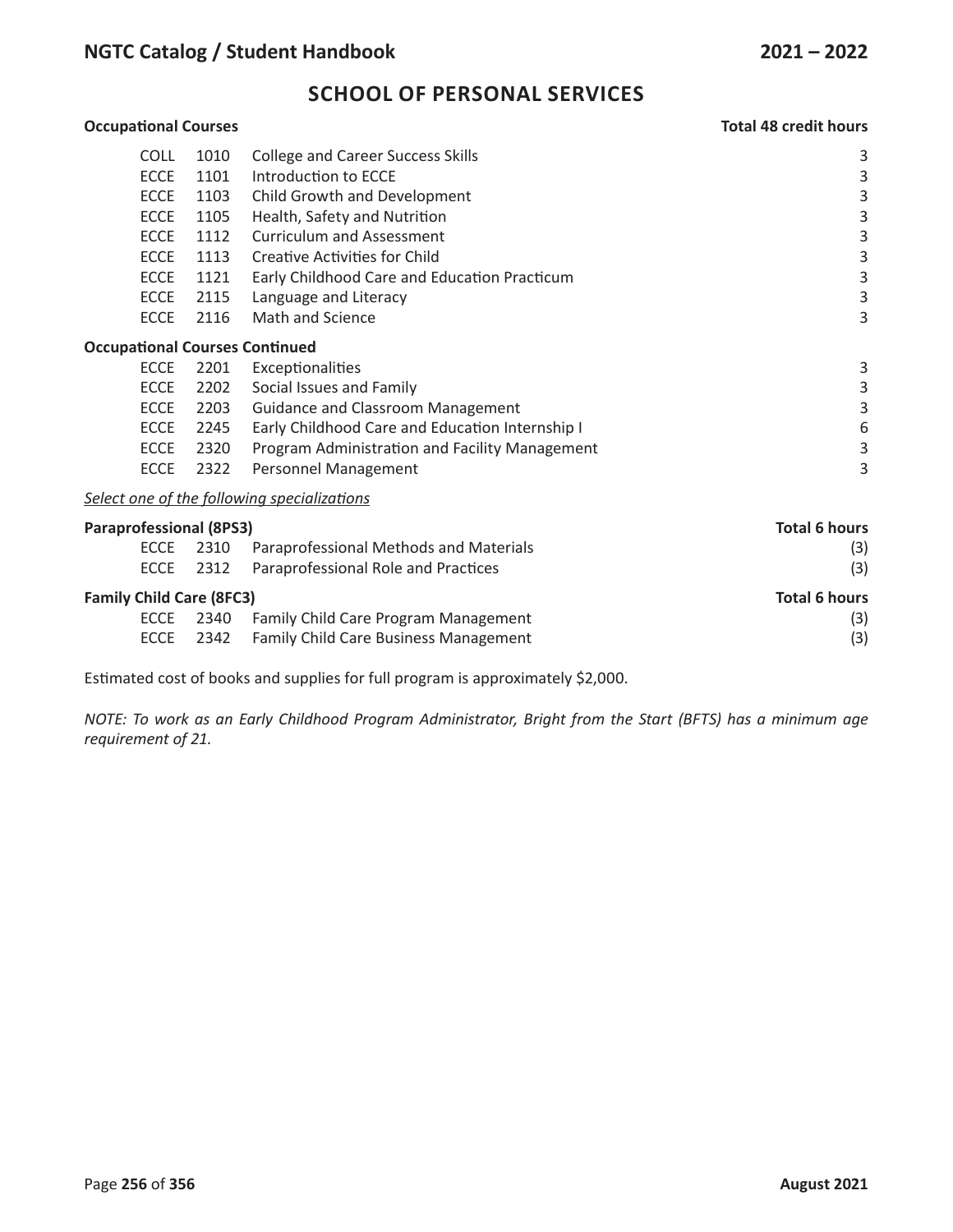## **Early Childhood Care and Education Diploma (ECC2)**

*Offered at Clarkesville, Blairsville, and Currahee Campuses*

**Purpose:** The Early Childhood Care and Education diploma program prepares students for a variety of careers in the field of early childhood education. The program emphasizes a combination of early childhood care and education theory and practical application as well as general core competencies necessary for successful employment. Graduates have qualifications to be employed in early care and education settings including childcare centers and Head Start.

#### **Admission Requirements:**

- Age 16 or older or student with dual/joint enrollment in high school or GED® students seeking access to quality instruction at the postsecondary level
- High school diploma or GED®
- Completion of application process including placement test; or provide SAT or ACT scores

### **Program Requirements:**

- Must purchase malpractice insurance for program occupational courses; fee is non-refundable once the student has attended at least one day of class.
- An acceptable (negative) criminal background check is required prior to clinical, practicum or internship.
- A grade of "C" or better must be achieved in each occupational course for graduation.
- Must have CPR and First Aid Certification.
- Must have Darkness to Light (child abuse) training.

#### **Program Courses Credits**

| <b>Basic Skills Courses</b> |             |      | <b>Total 12 credit hours</b>                 |                              |
|-----------------------------|-------------|------|----------------------------------------------|------------------------------|
|                             | COLL        | 1010 | <b>College and Career Success Skills</b>     | 3                            |
|                             | ENGL        | 1010 | <b>Fundamentals of English I</b>             | 3                            |
|                             | <b>MATH</b> | 1012 | <b>Foundations of Mathematics</b>            | 3                            |
|                             | <b>PSYC</b> | 1010 | <b>Basic Psychology</b>                      | 3                            |
| <b>Occupational Courses</b> |             |      |                                              | <b>Total 42 credit hours</b> |
|                             | <b>ECCE</b> | 1101 | Introduction to ECCE                         | 3                            |
|                             | <b>ECCE</b> | 1103 | Child Growth and Development                 | 3                            |
|                             | <b>ECCE</b> | 1105 | Health, Safety and Nutrition                 | 3                            |
|                             | <b>ECCE</b> | 1112 | <b>Curriculum and Assessment</b>             | 3                            |
|                             | <b>ECCE</b> | 1113 | Creative Activities for Child                | 3                            |
|                             | <b>ECCE</b> | 1121 | Early Childhood Care and Education Practicum | 3                            |
|                             | <b>ECCE</b> | 2115 | Language and Literacy                        | 3                            |
|                             | <b>ECCE</b> | 2116 | Math and Science                             | 3                            |
|                             | <b>ECCE</b> | 2202 | Social Issues and Family                     | 3                            |

- ECCE 2203 Guidance and Classroom Management 33 ECCE 2245 Early Childhood Care and Education Internship I 6 ECCE 2320 Program Administration and Facility Management 3
	- ECCE 2322 Personnel Management 3 3

Estimated cost of books and supplies for full program is approximately \$1,800.

*NOTE: To work as an Early Childhood Program Administrator, Bright from the Start (BFTS) has a minimum age requirement of 21.*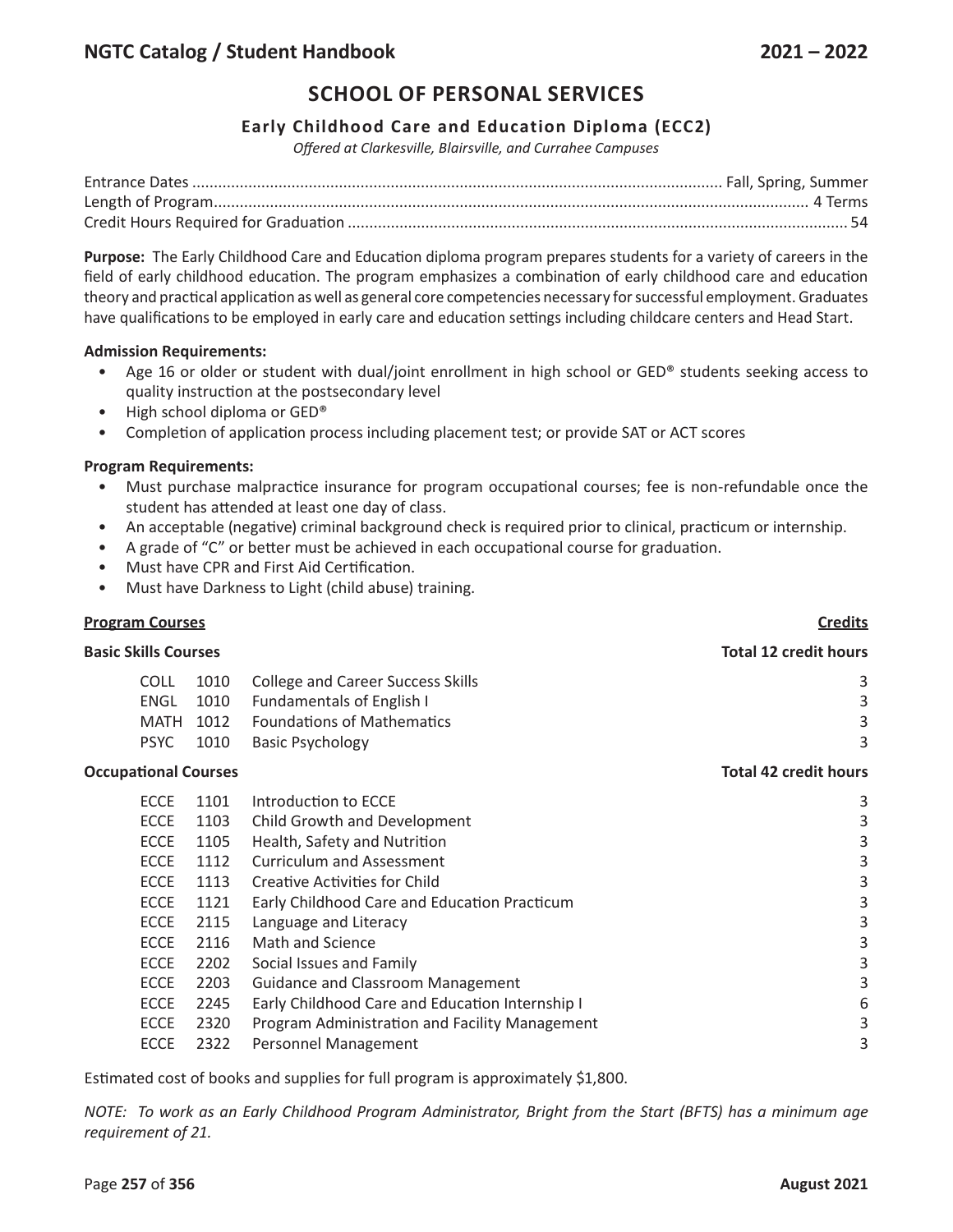## **Child Development Specialist Certificate (CD61)**

*Offered at Clarkesville, Blairsville, and Currahee Campuses*

**Purpose:** The Child Development Specialist certificate program is a sequence of courses designed to prepare students for a variety of careers in the field of early childhood education. The program emphasizes the basics needed for a career in early childhood; additionally this certificate includes content about planning curriculum and working in the field. Students have the opportunity to complete a practicum in an early childhood environment. Graduates will be qualified to work in early care and education settings including childcare centers and Head Start.

#### **Admission Requirements:**

- Age 16 or older or student with dual/joint enrollment in high school or GED® students seeking access to quality instruction at the postsecondary level
- High school diploma or GED®
- Completion of application process including placement test; or provide SAT or ACT scores

#### **Program Requirements:**

- Must have CPR and First Aid Certification.
- Must have Darkness to Light (child abuse) training.
- Must purchase malpractice insurance for occupational courses; fee is non-refundable once the student has attended at least one day of class.
- An acceptable (negative) criminal background check is required prior to clinical, practicum or internship.

| <b>Program Courses</b> |                              |      | <b>Credits</b>                               |     |
|------------------------|------------------------------|------|----------------------------------------------|-----|
|                        | ECCE                         | 1101 | Introduction to Early Childhood Education    | 3   |
|                        | ECCE                         | 1103 | Child Growth and Development                 | 3   |
|                        | ECCE                         | 1105 | Health, Safety and Nutrition                 | 3   |
|                        | <b>FCCF</b>                  |      | 1112 Curriculum and Assessment               | 3   |
|                        | Select one of the following: |      |                                              |     |
|                        | <b>COLL</b>                  | 1010 | <b>College and Career Success Skills</b>     | 3   |
|                        | <b>ECCE</b>                  | 1121 | Early Childhood Care and Education Practicum | (3) |
|                        |                              |      |                                              |     |

Estimated cost of books and supplies for full program is approximately \$300.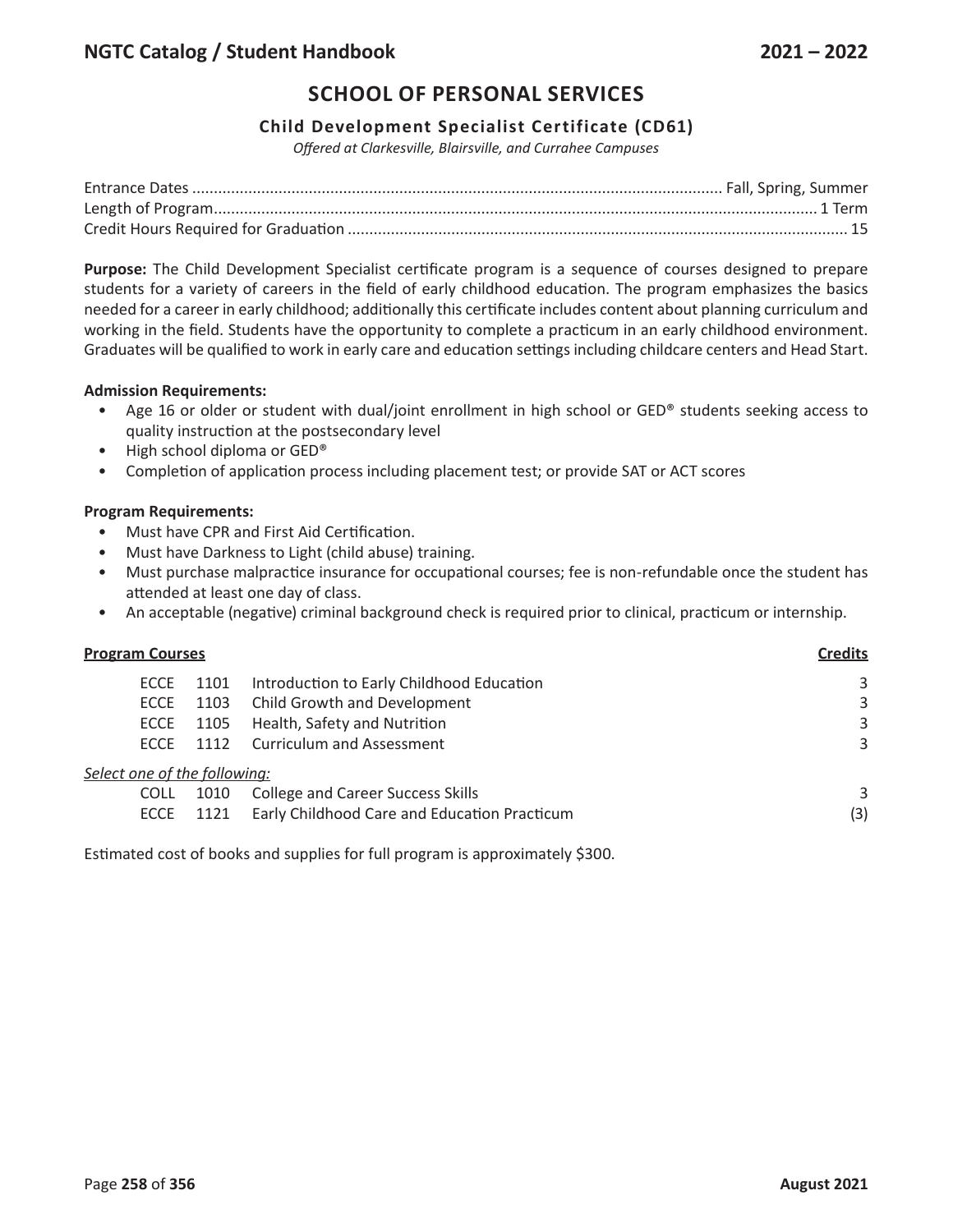## **Early Childhood Program Administration Certificate (ECP1)**

*Offered at Clarkesville, Blairsville, and Currahee Campuses*

**Purpose:** The Early Childhood Program Administration certificate program prepares students for a job as manager of a childcare learning center or a group day care center. The program emphasizes child growth and development and management and administration issues involved in managing a childcare center. Graduates have qualifications to be employed in early care and education settings including childcare centers, Head Start, and Georgia Pre-K programs. To work in a childcare field, an employee must pass a criminal background check.

#### **Admission Requirements:**

- Age 16 or older or student with dual/joint enrollment in high school or GED® students seeking access to quality instruction at the postsecondary level
- High school diploma or GED®
- Completion of application process including placement test; or provide SAT or ACT scores

#### **Program Requirements:**

- Must have CPR and First Aid Certification
- Must have Darkness to Light (child abuse) training

## **Program Courses Credits**

| ECCE | 1103 Child Growth and Development               |  |
|------|-------------------------------------------------|--|
|      | ECCE 2320 Program Admin and Facility Management |  |
|      | ECCE 2322 Personnel Management                  |  |

Estimated cost of books and supplies for full program is approximately \$300.

*NOTE: To work as an Early Childhood Program Administrator, Bright from the Start (BFTS) has a minimum age requirement of 21.*